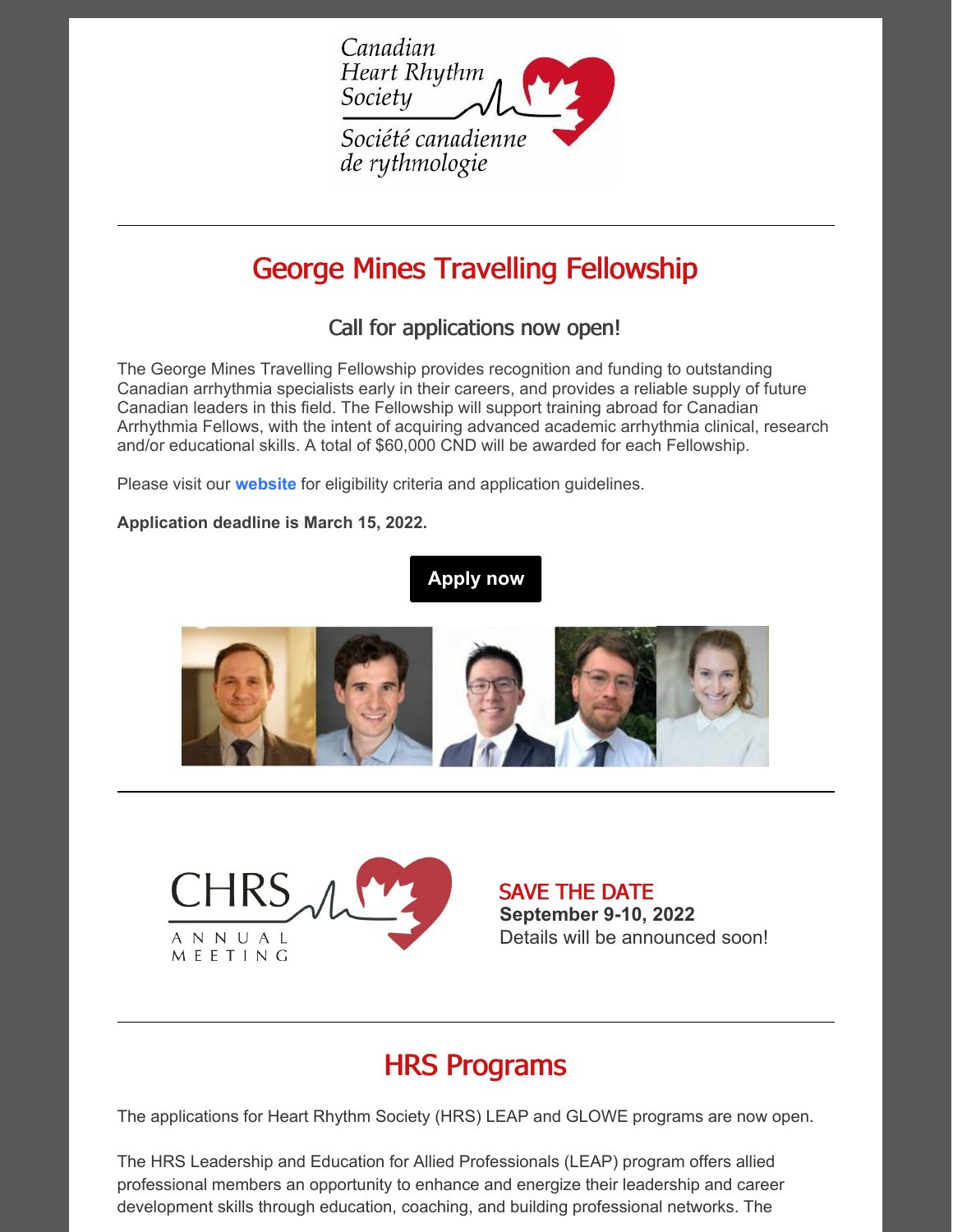program is open to all HRS allied professional members. Click **[here](https://www.hrsonline.org/membership/member-benefits/LEAP)** for more information.

HRS' Growth and Leadership Opportunity for Women in Electrophysiology (GLOWE) program addresses women's opportunities and challenges within the context of an EP career and will help participants put effective, collaborative methods of leadership to work within HRS and their organizations. The program is open to all HRS women members who are 0-5 years into practice. Click **[here](https://www.hrsonline.org/membership/member-benefits/GLOWE#:~:text=HRS)** for more information



## #FindACHD Collaborative

The #FindACHD Collaborative has put together a creative framework to find, keep and connect people affected by adult congenital heart disease in the healthcare system. The champions of this initiative are seeking passionate volunteers with expertise in heart rhythm disorder to join the core working group.

Click **[here](https://files.constantcontact.com/606e83b6001/2ff3cc7f-2a19-4629-b3d4-1e37be6246e6.pdf?rdr=true)** for more information about the creative framework. Click **[here](mailto:cindy@heartlife.ca)** to submit your statement of interest and resume.

## Renew your CHRS Membership



Your 2022 membership renewal invoice has been sent to you by email from **[membership@ccs.ca](mailto:membership@ccs.ca)**. You can pay your dues online through the secure **[MY.CCS.ca](https://my.ccs.ca/ccs/ccsmembers)** portal. To access your account, visit **[MY.CCS.ca](https://my.ccs.ca/ccs/ccsmembers)**. If you have any questions or concerns please email **[membership@ccs.ca](mailto:membership@ccs.ca)** or call 1-877- 569-3407 ext. 409.



Canadian Heart Rhythm Society | 222 Queen St. Suite 1100, Ottawa, K1P 5V9 Canada https://www.chrsonline.ca/

Unsubscribe